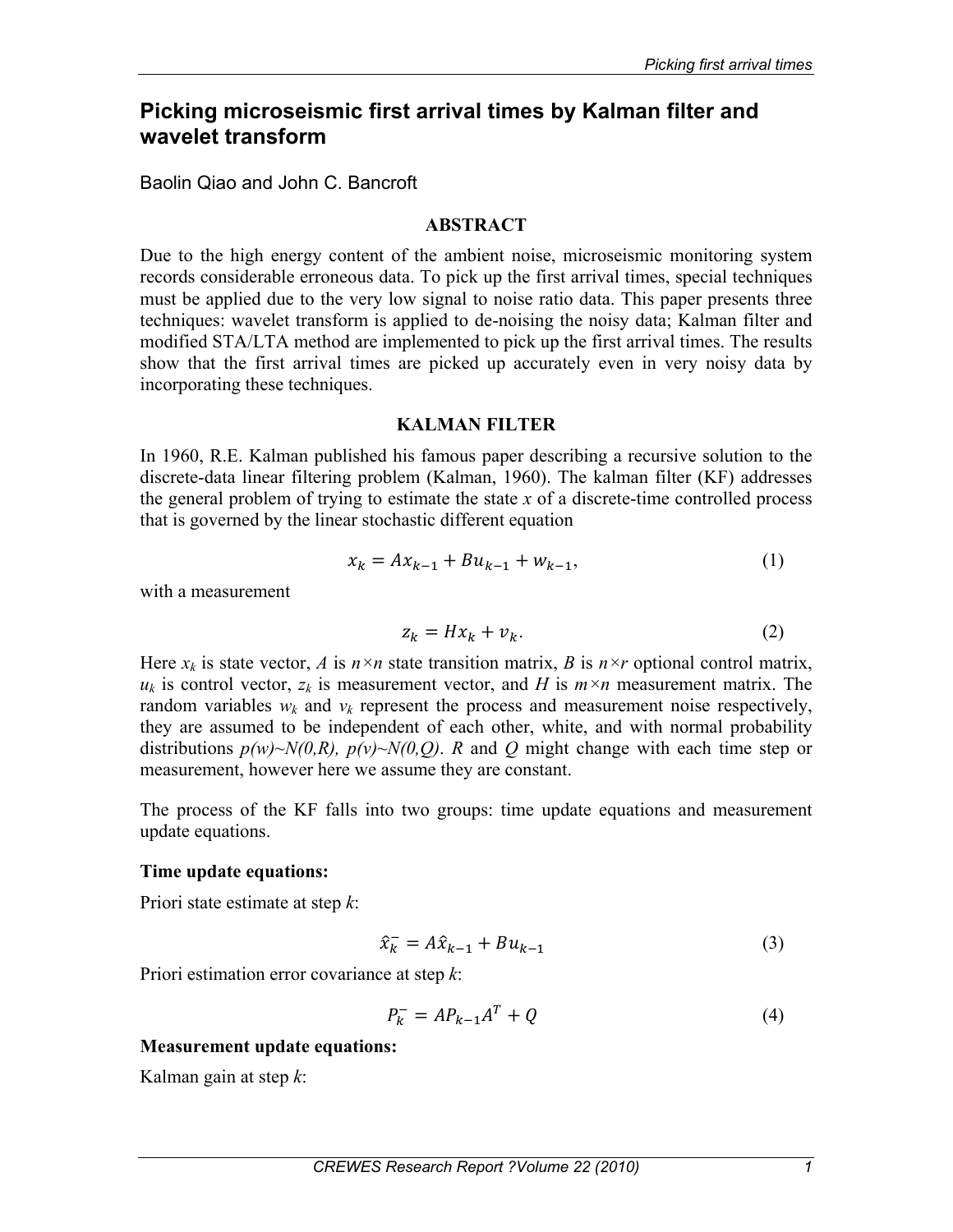$$
K_k = P_k^- H^T (H P_k^- H^T + R)^{-1}
$$
 (5)

Posterior state estimate at step *k*:

$$
\hat{x}_k = \hat{x}_k^- + K_k (z_k - H\hat{x}_k^-) \tag{6}
$$

Posterior estimation error covariance at step *k*:

$$
P_k = (I - K_k H) P_k^- \tag{7}
$$

The time update equations are responsible for projecting forward the current state and error covariance to obtain the priori estimate for step  $k$ ; the measurement update equations are responsible for the feedback, i.e., for incorporating the measurement into the priori estimate to obtain an improved posterior estimate for step *k*, this posterior estimate is also the priori estimate for the next step  $k+1$ .

#### **SEISMIC WAVELET MODEL**

A seismic model is typically modelled as an exponentially decaying cyclic waveform (Sheriff and Geidart, 1982) as follows

$$
A(t) = A_0 e^{-h(t-t_0)} \sin[\omega(t - t_0)], \quad t \ge t_0,
$$
\n(8)

where  $A_0$  is initial amplitude, *h* is damping factor, and  $\omega$  is dominant angular frequency. To simplify the mathematics and keep the KF in a linear form, this seismic wavelet is modelled as a periodic process with random walk amplitude (Baziw, 2002),

$$
x_1(t) = x_2(t)\sin[\omega(t - t_0)],\tag{9}
$$

where  $x_1(t)$  is an approximation to the seismic wavelet defined by (8), and  $x_2(t)$  is the random walk process approximating  $A_0$  in (8), which is defined as its derivative being driven by white noise as follows:

$$
\dot{x}_2(t) = w(t),\tag{10}
$$

where  $E[w(t)w(\tau)] = q(t)\delta(t-\tau)$ .

The linear continuous differential equation defining the seismic wavelets is outlined as follows

$$
\dot{x}_1(t) = \omega x_2(t) \cos{(wt)}.
$$
 (11)

The discrete form of (11) is

$$
x_1(k) = x_1(k-1) + \Delta\omega \cos[\Delta\omega(k-1)] x_2(k-1),
$$
 (12)

where *Δ* is the sample rate.

#### **AMBIENT NOISE MODEL**

A Gauss-Markov process is a good candidate to model the microseismic environmental noise (Baziw, 2002), its autocorrelation function is defined by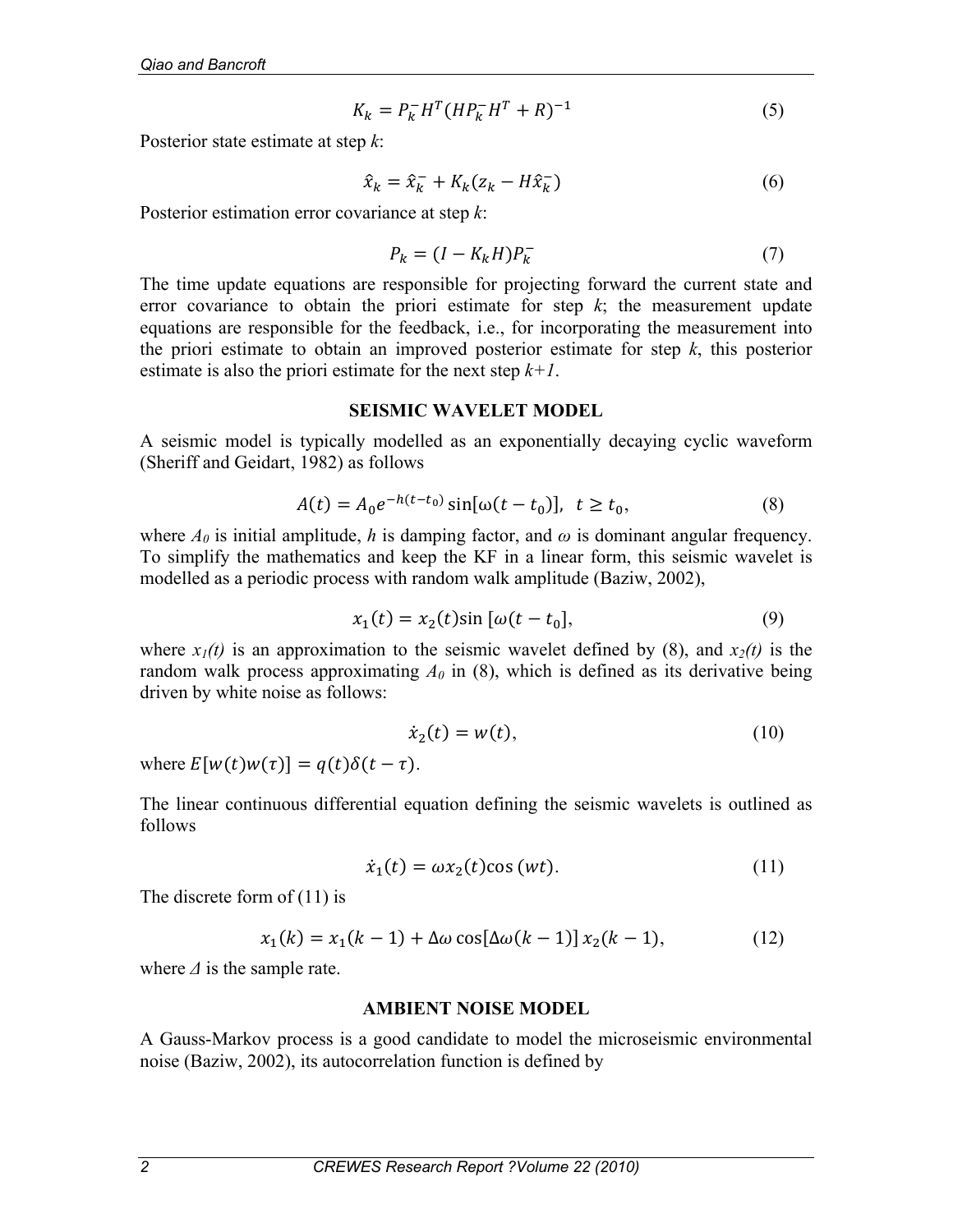$$
\varphi_{nn}(\tau) = \sigma^2 e^{-\beta |\tau|},\tag{13}
$$

where  $\sigma^2$  is the variance and  $\beta$  is called the reciprocal of time constant.

The discrete model for the Gauss-Markov process can be written as

$$
n_{k+1} = a_w n_k + b_w w_k,
$$
  
\n
$$
\sigma \sqrt{(1 - e^{-2\beta \Delta})}.
$$
\n(14)

where  $a_w = e^{-\beta \Delta}$ , and  $b_w = \sigma \sqrt{\overline{C}}$ .

### **KF GOVERNING EQUATIONS**

The discrete form of the KF governing equation is

$$
\begin{bmatrix} x_1(k) \\ x_2(k) \\ x_3(k) \end{bmatrix} = \begin{bmatrix} 1 & \Delta\omega \cos[\Delta\omega(k-1)] & 0 \\ 0 & 1 & 0 \\ 0 & 0 & e^{-\beta\Delta} \end{bmatrix} \begin{bmatrix} x_1(k-1) \\ x_2(k-1) \\ x_3(k-1) \end{bmatrix} + \begin{bmatrix} 0 & 0 \\ q(t)\Delta & 0 \\ 0 & \sigma\sqrt{(1 - e^{-2\beta\Delta})} \end{bmatrix} \begin{bmatrix} w_1(k-1) \\ w_2(k-1) \end{bmatrix}
$$
(15)

where  $w_1(k-1)$  and  $w_2(k-1)$ are zero mean, unity variance, Gaussian white noise processes.

For microseismic recording data, there is only one scalar measurement available, which is a combination of both the seismic wavelet (state  $x_1$ ) and the ambient noise (state  $x_3$ ),

$$
z(k) = x_1(k) + x_3(k). \tag{16}
$$

This results in the following measurement matrix:

$$
H_k = [1 \ 0 \ 1]. \tag{17}
$$

#### **DATA SIMULATION**

The wavelet is generated by equation (8) with parameters listed in Table-1:

|                | Frequency<br>(Hz) | Initial amplitude<br>$\text{(mm/s}^2)$ | Damping factor<br>(1/s) | Arrival time<br>(ms) | Sample rate<br>(ms) |
|----------------|-------------------|----------------------------------------|-------------------------|----------------------|---------------------|
| <i>p</i> -wave | <b>200</b>        | 160                                    | 80                      | 150                  | 0.05                |
| s-wave         | 70                | 200                                    | 50                      | 400                  | 0.05                |

#### Table-1: Wavelet parameters.

Gauss-Markov ambient noise is simulated by equation (14). There are five Gauss-Markov processes are simulated in order to test our techniques on different levels of noisy data. Their parameters are listed in Table-2.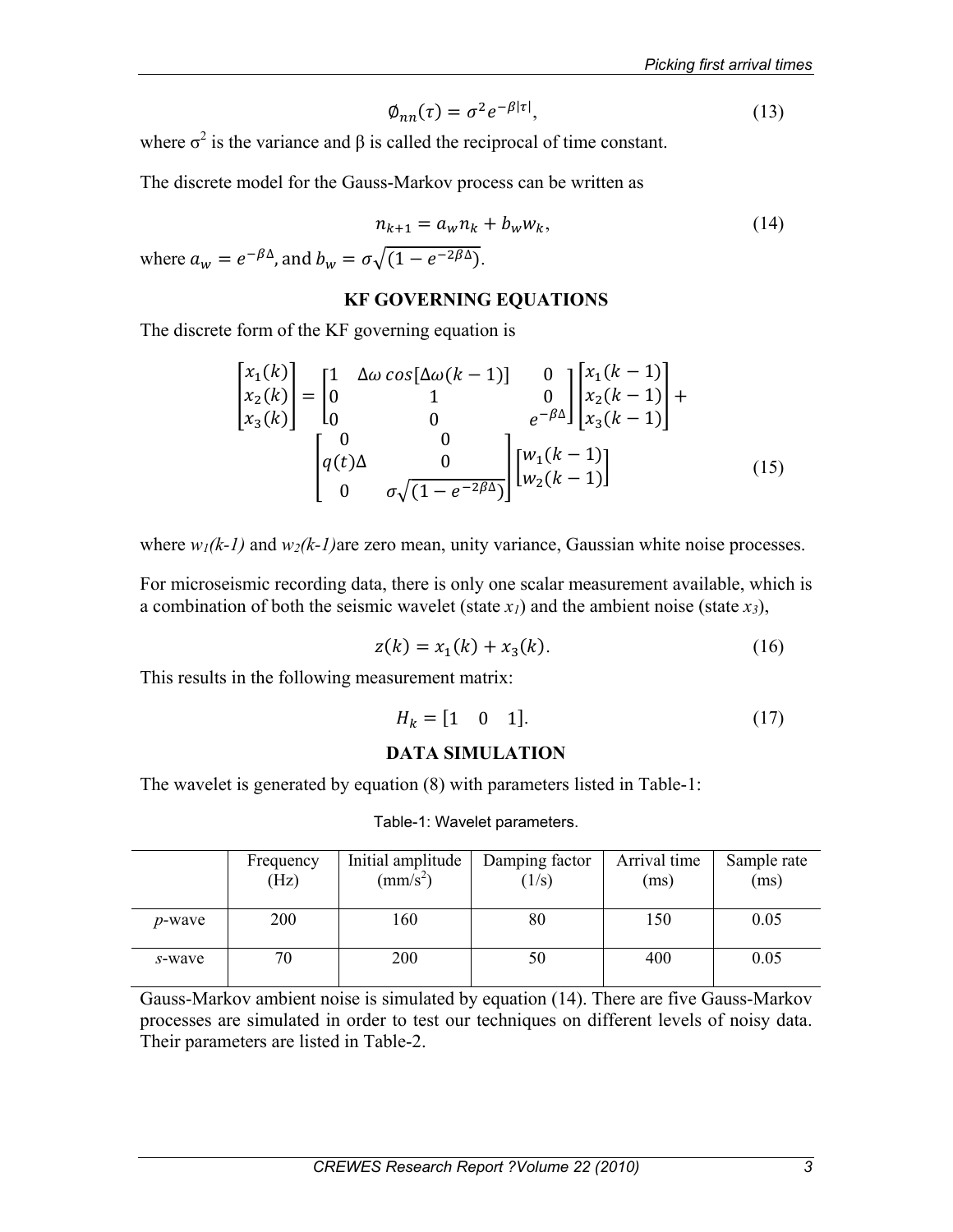| noise1 | noise2 | noise3 | noise4 | noise <sub>5</sub> |
|--------|--------|--------|--------|--------------------|
| 10000  | 10     |        | 0.1    | 0.05               |
| 1000   | 1000   | 1000   | 2000   | 2000               |

Table-2: Gauss-Markov process parameters.

The synthetic data are shown in Fig. 1. The noise free signal and noises are shown on the left side; the signals for test are shown on the right side. We can see that these data are very noisy. It will be difficult to pick up the first arrival times of *p*- and *s*-wave if nothing is done beforehand.



Fig. 1: Wavelet and noises.

The frequency contents of wavelet and noises are plotted in Fig. 2. We can see that the wavelet has two dominant frequency, 70 Hz and 200 Hz; noise1 is almost white noise; the frequency contents of noise2 cover 0~6000 Hz with a dominant frequency at 700 Hz; noise3 has frequency contents of  $0\nu$ -500 Hz with a dominant frequency at 80 Hz; noise4 and noise5 are mainly low frequency  $(0~60~\text{Hz})$ . Note that the frequency contents of noise3~5 are overlapped with that of the wavelet.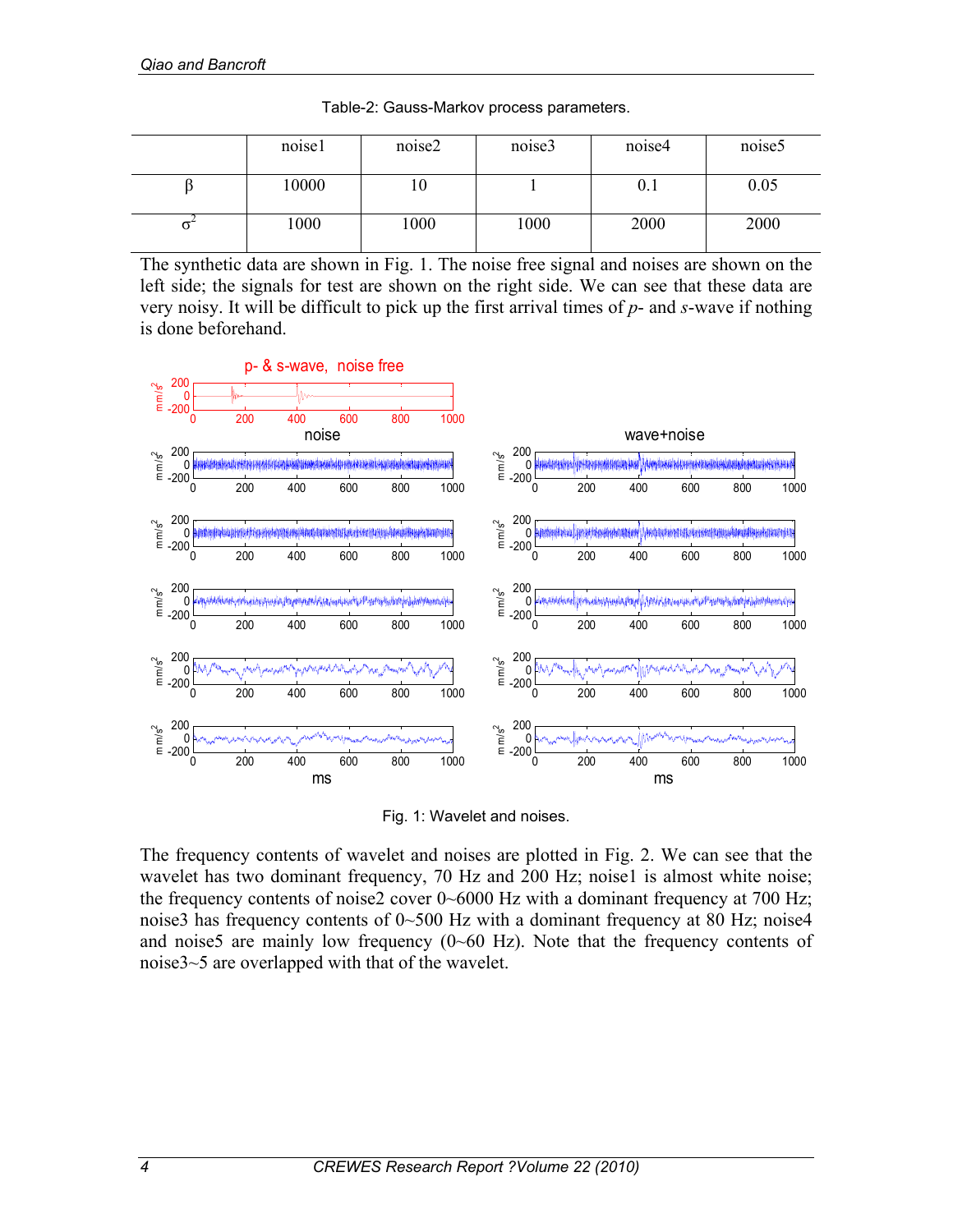

Fig. 2: Frequency contents of wavelet and noises.

## **KALMAN FILTERING RESULTS**

The time update and measurement update equations were programmed to implement the Kalman filtering process. It is found that the best event detection state to track is the seismic wavelet amplitude (Baziw, 2002), i.e., the state  $x_2$ , see Fig. 3. We can see that we have obtained a dramatic improvement in the SNR when comparing these results to the initial seismic time series in Fig. 1.



Fig. 3: Kalman filtering results (state  $x_2$ ).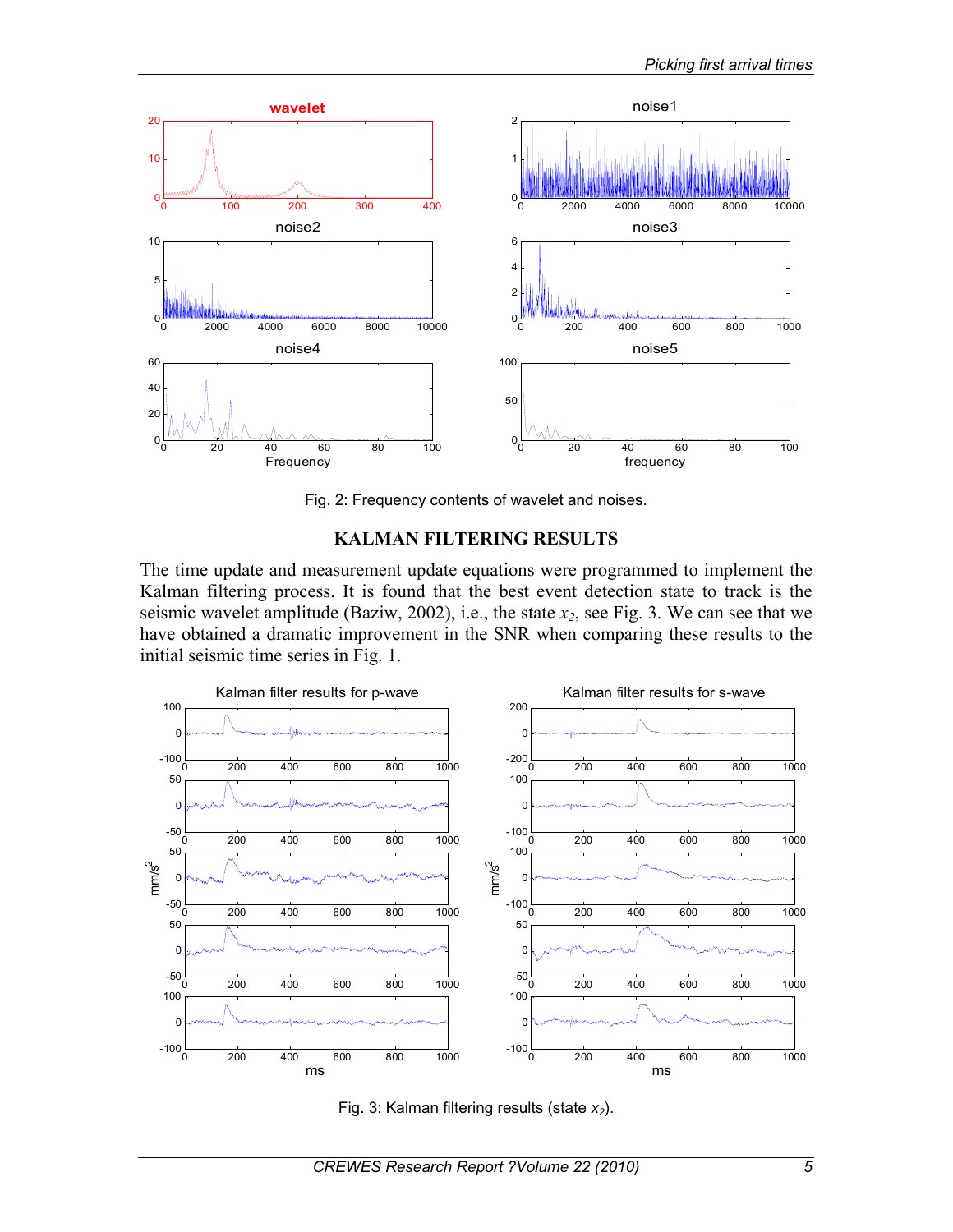Although Fig. 3 shows the first arrival times are around 150 ms and 400 ms, we still can't get accurate values if we look closely in Fig. 3. Picking up arrival times will be depended on the experience and decisions of operators, which is also time consuming if huge data is given.

To obtain the accurate *p*- and *s*-wave arrival time, STA/LTA or MER methods was often used to get the arrival times (Han et al., 2009; Chen and Stewart, 2006). In this paper we use a modified STA/LTA method,

$$
eratio(i) = |grm(i)|^m \left[ \frac{l_1}{l_2} \frac{\sum_{i=1}^{i+l_2} grm(i)^2}{\sum_{i=l_1}^{l} grm(i)^2} \right]^n, \tag{18}
$$

where *grm(i)* is the seismogram value at point *i*. A diagram of computing the modified STA/LTA is illustrated in Fig. 4.



From our test, we found that when  $m=1$ ,  $n=3$ , and  $L_1$  and  $L_2$  were set to 40 and 10 sample points respectively, we can get the least estimation error. These results are shown in Fig. 5 and Table-3.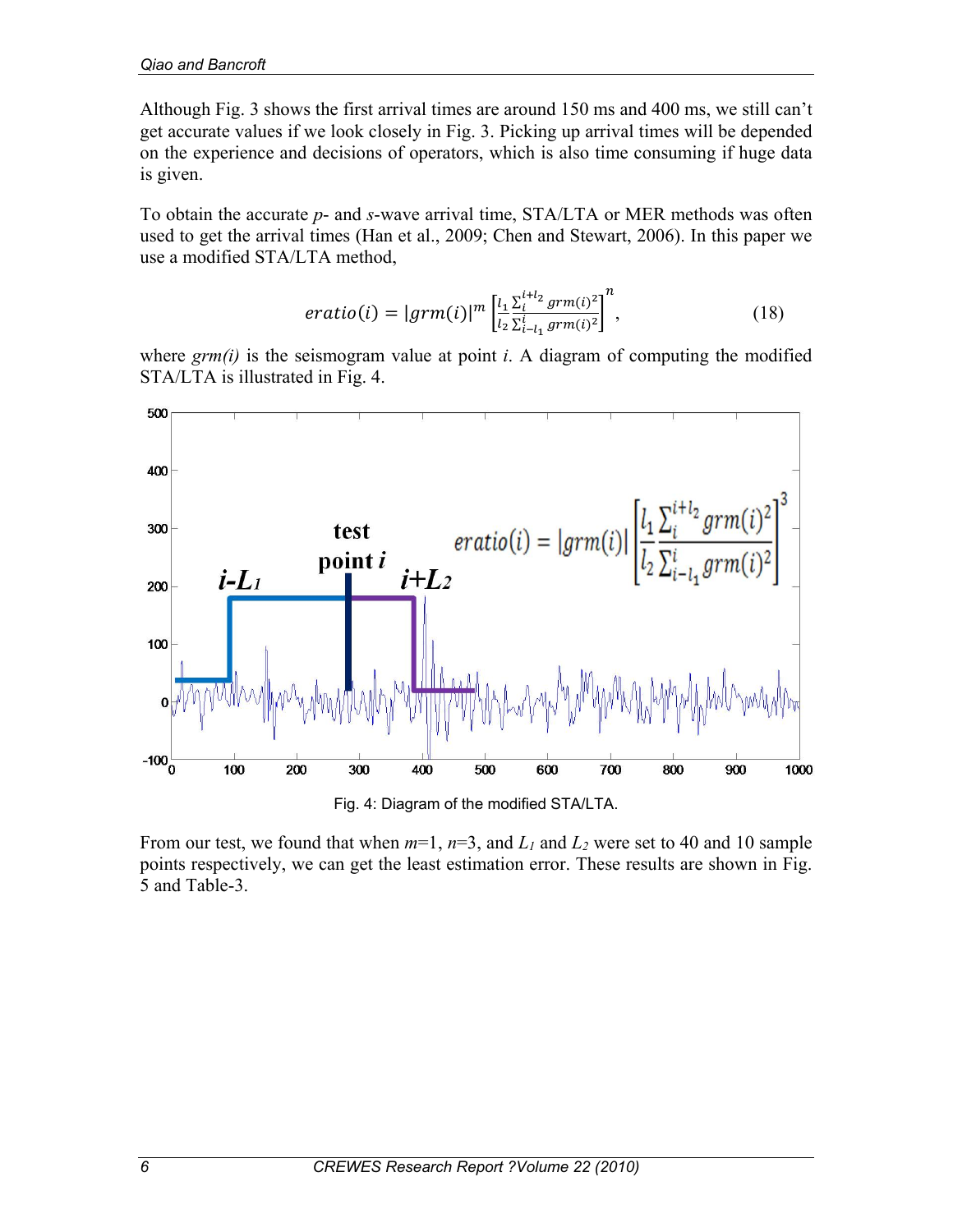

Fig. 5: Estimation of first arrival times using modified STA/LTA method.

As illustrated, the error of picking arrival times is under 3 ms. It is interesting that with noise4 and noise5, we get better results comparing to noise1~3, noise3 has the biggest errors. The reason of this is not clear at this moment.

|                      | noisel | noise2 | noise3 | noise4 | noise <sub>5</sub> |
|----------------------|--------|--------|--------|--------|--------------------|
| $p$ -wave error (ms) | 0.55   | 0.95   | 2.9    | 0.35   | 0.35               |
| s-wave error (ms)    | .05    | 0.65   | 1.65   | 0.3    | 0.4                |

Table-3: Estimation error of the first arrival times using modified STA/LTA.

## **DENOISING BY WAVELET TRANSFORM**

The wavelet transform (WT) properties such as localization, which is essential for the analysis of transient signals, provide a filter to extract characteristics of interest such as energy and predominant timescales. This information is subsequently exploited for microseismic events detection. WT can also be used to de-noising seismic data (Fu,2005; Chen and Chao, 2004; Zhang and Ulrych, 2003).

The de-noising procedure proceeds in three steps: first of all, choose a wavelet to compute the wavelet decomposition of the signal *s* at level *N*; then for each level from 1 to *N*, select a threshold and apply soft thresholding to the detail coefficients; in the final, compute wavelet reconstruction based on the original approximation coefficients of level *N* and the modified detail coefficients of levels from1 to *N*.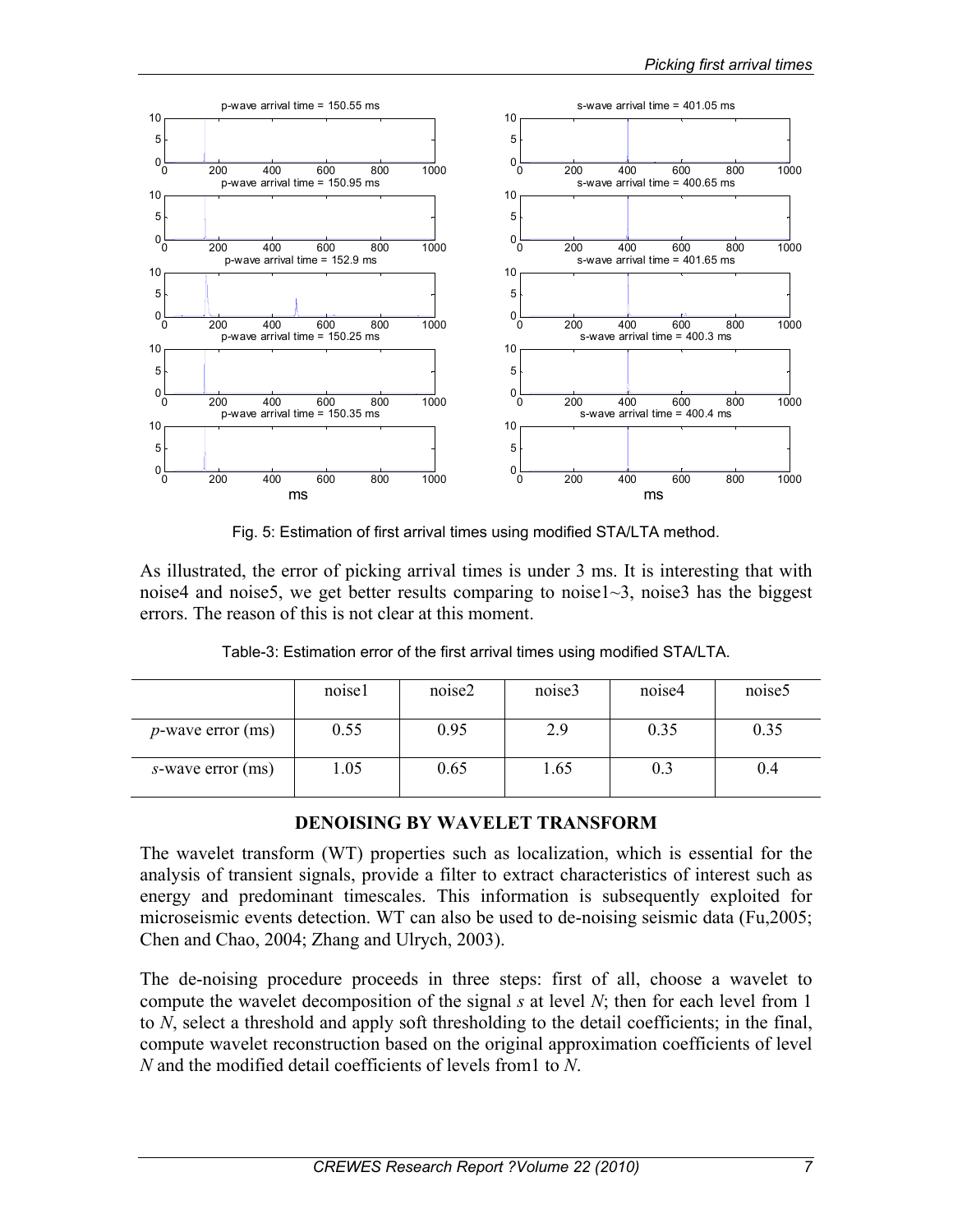In this paper we use wavelet *db4* and decompose signals up to level 6. The results of WT are shown in Fig. 6.



Fig. 6: The results of wavelet transform.

We can see that after applying WT, SNR of signals are improved especially for noise1 and noise2. Using the results of WT, we apply Kalman filtering process again and the results (state *x2*) are shown in Fig. 7.



Fig. 7: Kalman filtering results (using WT data).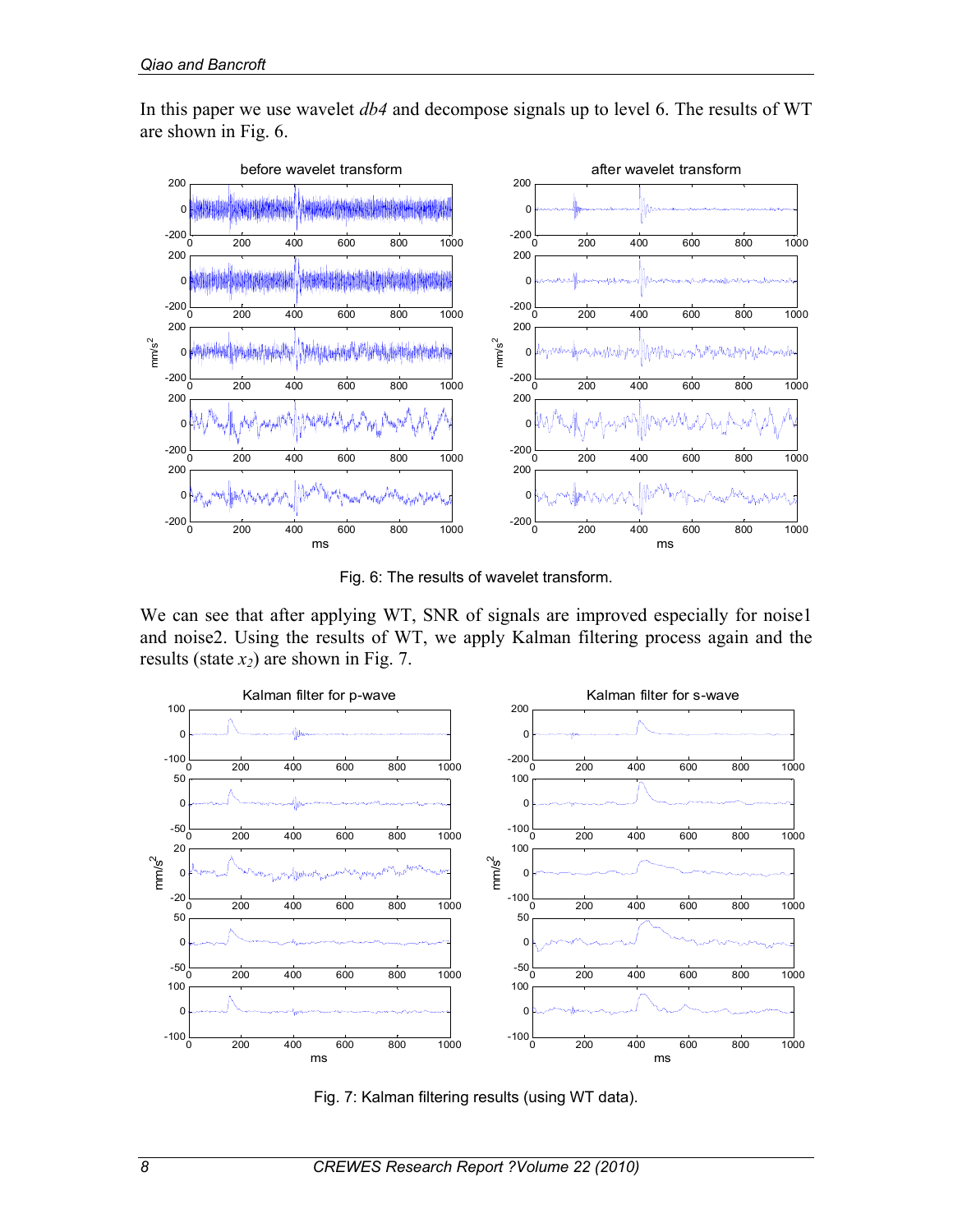Again, we got very good results. Comparing Fig. 7 with Fig. 3, we can see that state  $x_2$  is smoother than that without WT.

Using the new Kalman filtering results, we apply the modified STA/LTA method again to estimate the arrival times. The results are plotted in Fig. 8 and Table-4.



Fig. 8: Estimation of first arrival times (using WT data).

Comparing Table-4 with Table-3, the error is reduced except *p*-wave error of noise4. The reason need to be studied in the future.

|                      | noisel  | noise2 | noise3 | noise4  | noise <sub>5</sub> |
|----------------------|---------|--------|--------|---------|--------------------|
| $p$ -wave error (ms) | $-0.05$ | 0.9    | 0.25   | 2.1     | $-0.3$             |
| s-wave error (ms)    | 0.85    | $-0.6$ | 0.85   | $-0.25$ |                    |

Table-4: Estimation error using modified STA/LTA method (using WT data).

## **CONCLUSION**

By testing our techniques on synthetic data, it shows that wavelet transform can attenuate considerable microseismic ambient noise given appropriate wavelet and decomposing level. The test also shows that the first arrival times can be picked up accurately by combining Kalman filter and modified STA/LTA method. There are some questions still need to be studied further in the future, for example, the parameters of STA/LTA method, the KF governing equations and its parameters, and the effect of choosing different wavelets.